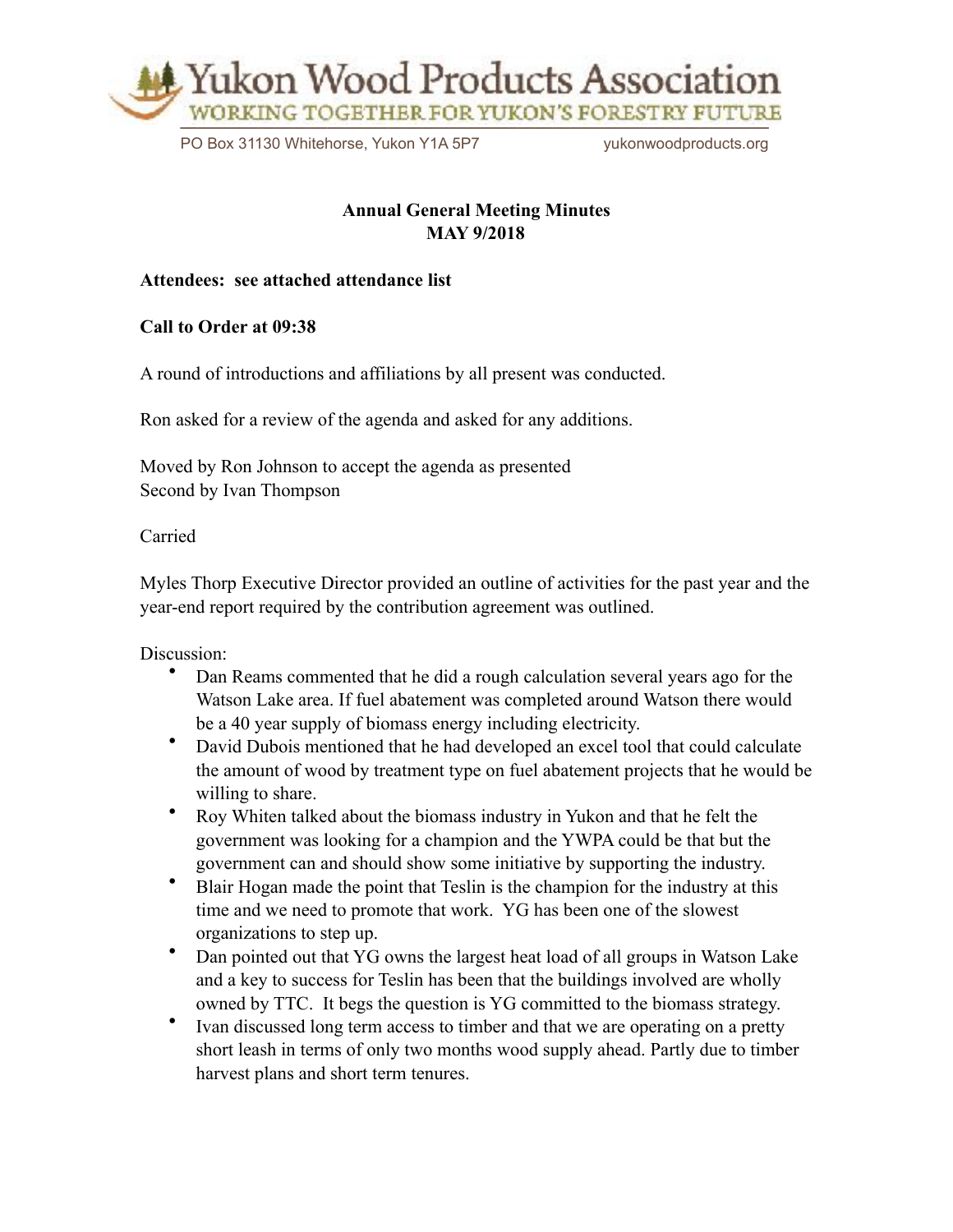- Dev talked about branding and the advertising effort that the association should promote. This will require follow up by Myles and the board of directors.
- There was discussion of the need to ensure the value of wood is included in the tendering for fire smart and fuel abatement projects.
- Myles mentioned the research he did with regard to lumber grading. If there is interest in this there is likely funding available through EcDev to fund the training and courses. This item will be kept open for future action.

## **Break at 11:00- 11:15**

Myles presented the budget. See attached.

## **2018 Budget and year end reports**

Moved by Dev Hurlburt to accept the budget and reports Brad Roberts Seconded Carried

## **Waive audit requirement**

Dan Reams moved that the requirement to audit the books be waived (see wording in letter to Corporate Affairs) Second by Louise Blanchard Carried

#### **Board of Directors election**

Myles pointed out that Vlad Petrlak has declined the opportunity to serve on the board this year and that Byron Gagne was not present and had not indicated if he would continue so it could be assumed his posting would be vacant as well.

Ron Johnson indicated interest to continue on the board as President Ivan Thompson indicated interest to continue Dan Reams indicated interest to continue

Ron asked for volunteers to fill the two vacant seats on the Board. Blair Hogan volunteered Louise Blanchard volunteered

No additional nominations or volunteers amongst the members present were made.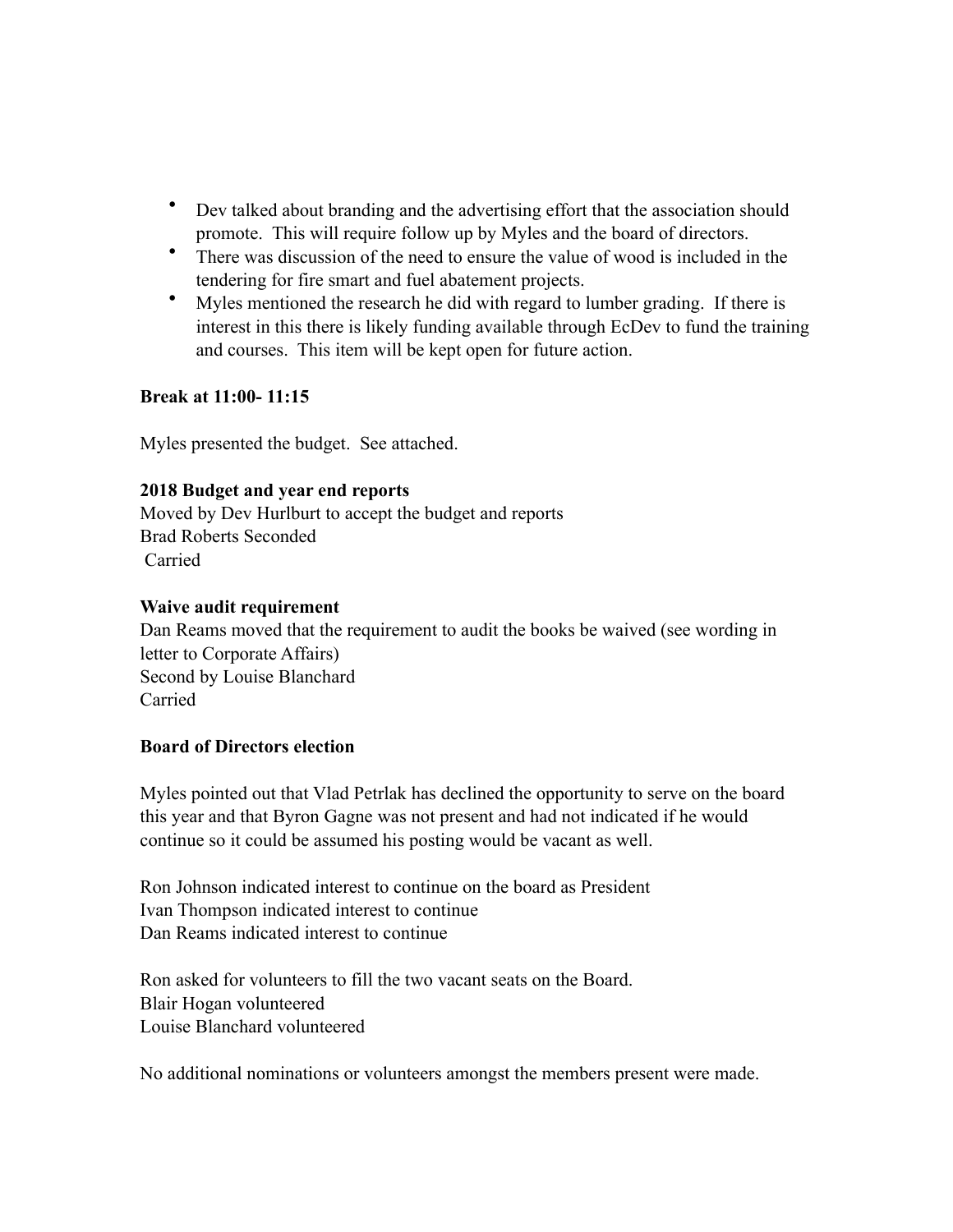JP Pinard moved to accept the five volunteers as the 2018/19 board of directors Seconded by Dev Hurlburt Carried and the five are acclaimed as board members.

## **12:00 lunch break and welcome to Ministers Pillai and Streicker Called back to order at 12:40**

Ron welcomed special guests Minister Ranj Pillai Energy Mines and Resources and Minister John Streicker Community Services

After a round of introductions of all present Ron set the tone by outlining the following key points:

- Forests are forever and renewable
- Ywpa believes in sustainable forest management
- The forests are here for the benefit of Yukon Peoples and we need to avoid the perception of outside shareholders dominating forest utilization and extraction
- We are all for community based economic development and not big capital investment projects and the international commodity markets especially at this time.
- Our primary product is biomass in the form of cordwood and wood chips for the domestic market. we are the reverse of southern industry lumber will be residual value added to our biomass production
- The idea of heat entrepreneurship is key to our industry; that is, we will manage supply chains from the stump in the woods to heat in the building by selling heat
- The idea of woodlot management is a key component of this concept for small operators. Woodlots add in the next step of forest stewardship to ensure that downstream from the heat in the building the forest is renewed by natural regeneration or planting. Full circle heat entrepreneurship stump to fuel to heat to reforestation and forest renewal.
- Fuel abatement programs must be part of the supply chain biomass and the value of the trees removed to reduce fuel loads must be commercialized by recognizing the value of the tree in the tendering process.

# Minister Pillai

Minister Pillai spoke to the fact that his family is third generation wood lot owners in New Brunswick and managed a Christmas tree farm. And that he appreciates the family orientation of small scale forestry in the Yukon.